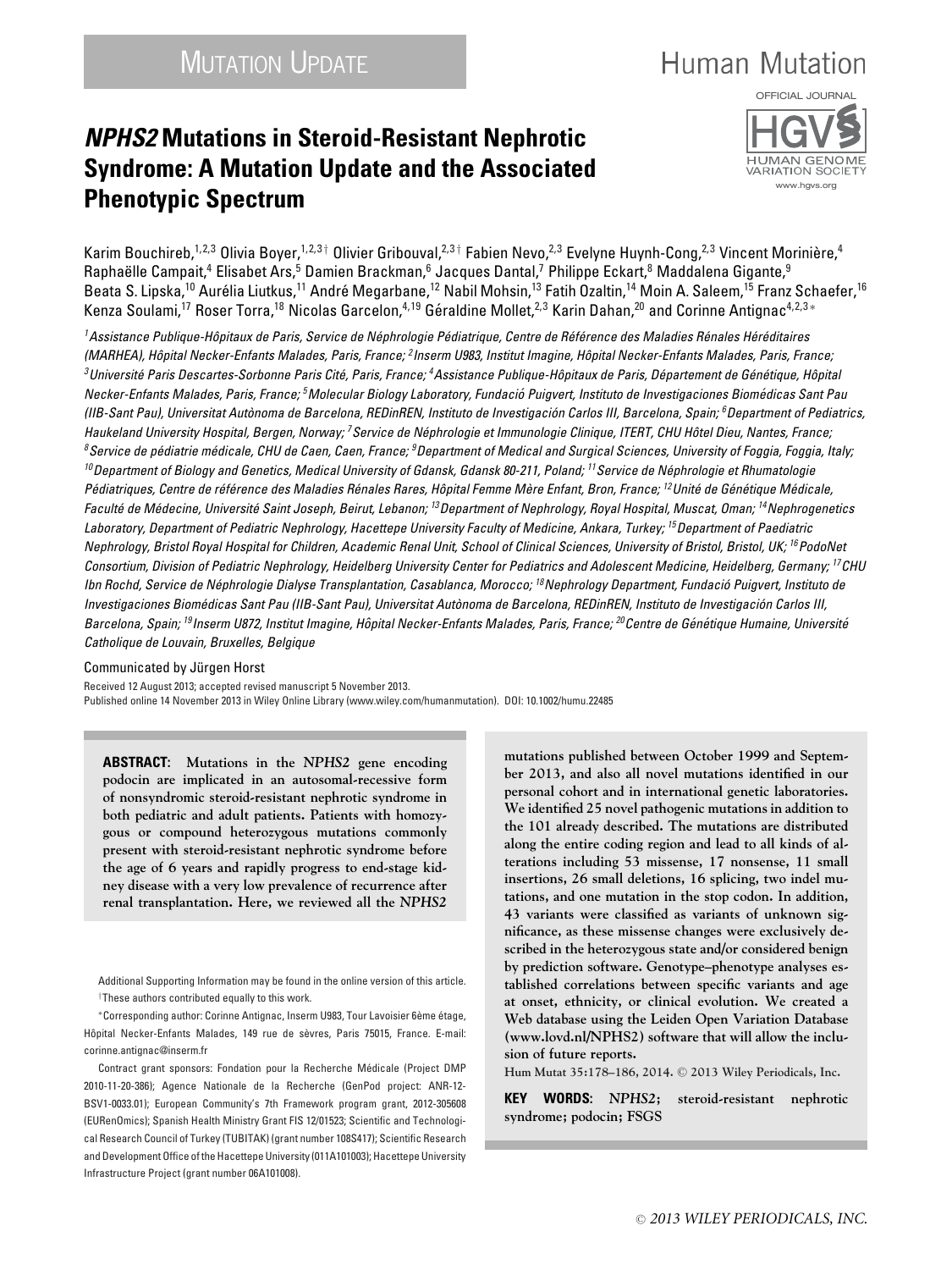## **Introduction**

Nephrotic syndrome (NS) is characterized by massive proteinuria, hypoalbuminemia, and edema. Clinically, NS has been divided into two categories based on the response to steroid therapy: steroid-sensitive NS (SSNS) and steroid-resistant NS (SRNS). The most prevalent histological finding associated with SRNS in children and adults is focal segmental glomerulosclerosis (FSGS). It is characterized by the presence in some—but not all—glomeruli of segmental areas of mesangial collapse and sclerosis. Over the last two decades, the molecular bases of SRNS have been elucidated in a subset of familial forms of SRNS, and mutations in genes encoding podocyte proteins have been described as causes of hereditary SRNS. To date, mutations in 10 genes (*NPHS1, NPHS2, PLCE1, CD2AP, ACTN4, TRPC6, INF2, MYO1E, PTPRO*, and *ARHGDIA*) have been implicated in different forms of nonsyndromic SRNS, whereas in the less frequent syndromic forms, 11 other genes have been identified (*WT1, LMX1B, LAMB2, ITGB4, SCARB2, COQ2, PDSS2, MTTL1, SMARCAL, MYH9*, and *NXF5*) [Buscher and Weber, 2012]. Among these genes, *NPHS1* and *NPHS2* encoding nephrin and podocin are the two main genes implicated. The human *NPHS2* gene (MIM #604766, GenBank accession number NM\_014625.2), identified by positional cloning in 2000, spans approximately 25 kb on chromosome 1q25-q31 and contains eight exons [Boute et al., 2000]. The protein product, podocin, is almost exclusively expressed in the glomerular podocytes. Podocytes are specialized epithelial cells that form the outer surface of the glomerular filtration barrier (GFB), also composed of the glomerular basement membrane (GBM), and the fenestrated endothelium. These octopus-like cells are composed of a cell body, and several cytoplasmic expansions called foot processes, which are interconnected on the top of the GBM by a specialized adherens junction, the slit diaphragm. Podocin is a 42-kDa integral membrane protein of 383 amino acids that belongs to the stomatin protein family. This hairpin-like protein has a unique topology with a single short transmembrane domain and cytosolic N- and C-terminal domains. It also contains a single central hydrophobic domain and the prohibitin homology (PHB) domain that allows podocin binding to cholesterol in the plasma membrane [Huber et al., 2006]. Podocin was shown to accumulate in oligomeric form in lipid raft microdomains and to recruit nephrin in these specialized microdomains of the plasma membrane [Huber et al., 2003]. By also interacting with CD2AP and TRPC6, podocin represents an important link between the slit diaphragm and the podocyte cystoskeleton. Its dysfunction results in disorganization of the GFB and development of proteinuria. Volker et al. (2013) have evidenced a human podocin splice variant that lacks exon 5. This splice variant is translated into a protein that lacks part of the PHB domain and does not reach the plasma membrane in detectable amounts. Therefore, its function remains elusive.

Mutations in the *NPHS2* gene were first described in a subset of children with autosomal-recessive SRNS and FSGS [Boute et al., 2000] and thereafter in sporadic childhood cases [Caridi et al., 2001; Karle et al., 2002], and also in adult-onset SRNS [Tsukaguchi et al., 2000, 2002]. In the largest European and North American pediatric series, mutations in the *NPHS2* gene account for approximately 30%–40% of familial cases of SRNS [Karle et al., 2002; Weber et al., 2004; Berdeli et al., 2007; Hinkes et al., 2007, 2008] and 10%–30% of sporadic SRNS [Caridi et al., 2001, 2003; Karle et al., 2002; Ruf et al., 2004; Weber et al., 2004; Berdeli et al., 2007; Hinkes et al., 2008; Megremis et al., 2009; Jungraithmayr et al., 2011]. Patients with homozygous or compound heterozygous mutations commonly present with SRNS before the age of 6 years [Weber et al., 2004; Hinkes et al., 2008], and rapidly progress to end-stage kidney disease with a low prevalence of recurrence after renal transplantation [Boute et al., 2000; Weber et al., 2004]. According to the age at onset, podocin mutations were also found to be a frequent cause of congenital NS manifesting in utero or during the first 3 months of life (15%–39%) and infantile NS with onset between 4 months and 1 year of age (29%–35.2%) [Hinkes et al., 2007, 2008; Machuca et al., 2010; Santin et al., 2011]. On the opposite, most series found that *NPHS2* mutations are a rare finding in adult-onset FSGS [Caridi et al., 2003; Weber et al., 2004; Aucella et al., 2005; Monteiro et al., 2006; He et al., 2007; McKenzie et al., 2007; Tonna et al., 2008; Buscher and Weber, 2012].

Herein, we reviewed a total of 126 mutations of *NPHS2*, 25 of them being novel, and we evaluated the genotype–phenotype correlations.

## **Spectrum of Mutations**

We searched for all *NPHS2* mutations published between October 1999 and September 2013, by using the combination of the key words "*NPHS2*," "podocin," and "NS" in PubMed. Approximately 750 patients were described in the literature, with ≥1 mutation in the *NPHS2* gene. However, there is some redundancy, some patients being included in several cohorts and thus reported several times. We also reviewed all the mutations described in our personal cohort that included all the patients screened for podocin mutations in Necker hospital between October 1999 and September 2013 and in international laboratories involved in molecular screening of hereditary glomerular diseases. Functional studies lacked for the majority of these mutations, and therefore the role of some variants described is unclear and would require experimental confirmation. Therefore, we classified as variants of unknown significance variants that were not predicted to be deleterious by the Polyphen 2 software and/or variants that were exclusively described in the heterozygous state. We entered all these mutations in the Leiden Open Variation Database (LOVD 3.0: www.lovd.nl/NPHS2).

In summary, we identified 25 novel mutations (Table 1), in addition to the 101 already described. *NPHS2* mutations were spread across the entire gene (Fig. 1, Supp. Table S1) and led to all kinds of alterations including missense, nonsense, frameshift, and splice-site mutations. The mutation nomenclature follows current guidelines.

#### **Missense Mutations**

Missense mutations represented the largest group of *NPHS2* mutations with a total of 53 different mutations described (42%) (Table 1, Supp. Table S1). The p.R138Q (c.413G>A) mutation in exon 3 was the most prevalent mutation in European series, likely due to a founder effect in Northern Europe [Niaudet, 2004]. It was found in 32% and 44%, respectively, of all affected *NPHS2* alleles in two large European series [Weber et al., 2004; Hinkes et al., 2008]. This arginine residue at position 138 is highly conserved among the stomatin-like protein family members and is crucial for podocin function [Boute et al., 2000]. The protein resulting from the substitution of glutamine for arginine is retained in the endoplasmic reticulum (ER) and loses its ability to recruit nephrin in lipid rafts [Huber et al., 2003]. ER retention has also been proven for other missense mutation proteins such as: p.P118L (c.353C>T), p.D160G (c.479A>G), p.R168S (c.502C>A), p.R168C (c.502C>T), p.R168H (c.503G>A), and p.V260E (c.779T>A) [Roselli et al., 2004].

On the other hand, some missense mutations lead to podocin mutants that are correctly targeted to the plasma membrane: p.G92C (c.274G>T), p.V180M (c.538G>A), and p.R238S (c.714G>T). Their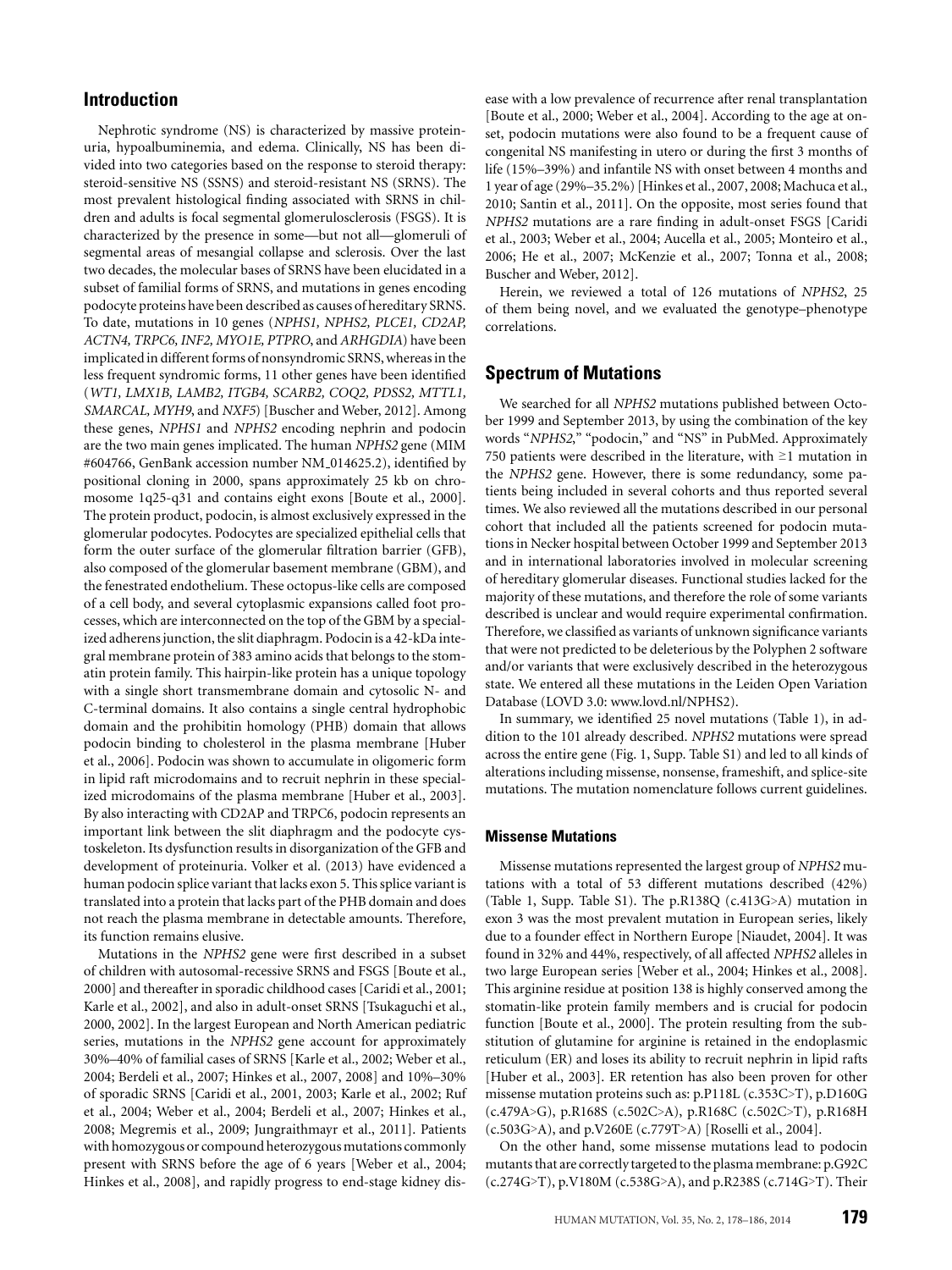## **Table 1. Novel** *NPHS2* **Mutations in SRNS**

|                    |                                  | Predicted                        |                           |  |
|--------------------|----------------------------------|----------------------------------|---------------------------|--|
|                    | Nucleotide                       | amino acid                       |                           |  |
| Exon               | change                           | change                           | Polyphen2 score           |  |
| Missense mutations |                                  |                                  |                           |  |
| 2                  | c.320T>C                         | p.Leu107Pro                      | 0.707 (possibly damaging) |  |
| $\overline{c}$     | c.365 $G>C$                      | p.Trp122Ser                      | 0.920 (probably damaging) |  |
| 5                  | c.547G>T                         | p.Asp183Tyr                      | 1.000 (probably damaging) |  |
| 7                  | c.841G>A                         | p.Glu281Lys                      | 0.991 (probably damaging) |  |
| 8                  | c.886G $>A$                      | p.Glu296Lys                      | 0.888 (possibly damaging) |  |
| 8                  | c.926C>T                         | p.Ala309Val                      | 0.742 (possibly damaging) |  |
| Indel deletions    |                                  |                                  |                           |  |
| 4                  | c.522_524delinsTGT               | p.Pro175Val                      | 0.995 (probably damaging) |  |
|                    | Variants of unknown significance |                                  |                           |  |
| 2                  | c.289G > A                       | p.Gly97Ser                       | $0.004$ (benign)          |  |
| 8                  | c.938A>G                         | p.Thr315Ile                      | 0.078 (benign)            |  |
| 8                  | c.998A>G                         | p.Glu333Gly                      | 0.341 (benign)            |  |
| Nucleotide         |                                  |                                  | Predicted amino           |  |
| Exon               |                                  | change                           | acid change               |  |
| Nonstop mutation   |                                  |                                  |                           |  |
| 8                  | c.1150T>C                        |                                  | p.X384GlnextX7            |  |
|                    | Nonsense mutations               |                                  |                           |  |
| 1                  | c.137C>A                         |                                  | p.Ser46X                  |  |
| 5                  | c.655C>T                         |                                  | p.Gln219X                 |  |
| 5                  | c.685C>T                         |                                  | p.Arg229X                 |  |
| 7                  | c.809T>A                         |                                  | p.Leu270X                 |  |
| Small insertions   |                                  |                                  |                           |  |
| 1                  |                                  | c.138_142dup                     | p.Ser48TrpfsX53           |  |
| 7                  | c.824dup                         |                                  | p.His276AlafsX8           |  |
| Small deletions    |                                  |                                  |                           |  |
| 1                  | c.134del                         |                                  | p.Pro45ArgfsX54           |  |
| 1                  | c.167del                         |                                  | p.Glu56GlyfsX43           |  |
| 1                  |                                  | c.249del                         |                           |  |
| 5                  |                                  | c.706del<br>p.Leu236X            |                           |  |
| 8                  |                                  | c.989_992del<br>p.Leu330ProfsX17 |                           |  |
| 8                  |                                  | c.1133_1136del                   | p.Lys378ThrfsX11          |  |
| Exon               | Nucleotide                       | Predicted amino                  | Splice-site prediction    |  |
|                    | change                           | acid change                      | score change              |  |
|                    | Splice-site mutations            |                                  |                           |  |
| IVS1               | $c.275 - 1G > C$                 | Splice site                      | $0.90 - 0$                |  |
| IVS3               | $c.378 + 5G > A$                 | Splice site                      | $0.91 - 0.31$             |  |
| IVS3               | $c.379 - 1G > C$                 | Splice site                      | $0.99 - 0$                |  |
| IVS6               | c.794+5G>T $(\S)$                | Splice site                      | $0 - 0.30$                |  |
| IVS7               | $c.874 - 2A > G$                 | Splice site                      | $0.89 - 0$                |  |
|                    |                                  |                                  |                           |  |

Mutation numbering is based on the cDNA reference sequence (GenBank accession number NM\_014625.2). A Polyphen2 score (http://genetics.bwh.harvard.edu/pph2/) is predicted to be "probably damaging" if it is greater than 0.85, "possibly damag-ing" between 0.85 and 0.2, and "benign" if it is less than 0.2. Splice-site prediction scores were calculated with BDGP Splice Site Prediction by Neural Network (http://www.fruitfly.org/seq\_tools/splice.html). The mutation in IVS6 (§) creates a new potential donor splice site that might add three nucleotide at the end of exon 6. Calculation and interpretation of prediction software data comply with the journal standards.

deleterious effect could affect the function of the protein by directly modifying its signaling properties and/or altering its interaction with other protein at the slit diaphragm [Roselli et al., 2004].

Missense mutations were not confined to specific exons and were distributed throughout the length of the gene. Therefore, the different functional podocin domains were uniformly affected (Fig. 1). Among these 53 missense mutations, three are reported in the public whole-exome sequence databases such as EVS: p.V290M  $(c.868G>A)$  and p.V180M  $(c.538G>A)$  with a frequency of 1/13006 alleles (0.008%), and p.R138Q (c.413G>A) with a frequency of 8/13006 (0.06%), which is consistent with the higher prevalence of the latter mutation in the patients.

## **Nonsense Mutations**

Seventeen nonsense mutations have been described of whom four were novel (p.S46X [c.137C>A], p.Q219X [c.655C>T], p.R229X [ $c.685C>T$ ], and  $p.L270X$  [ $c.809T>A$ ]). The other mutations previously described were: p.Q39X (c.115C>T), p.R71X (c.211C>T), p.E87X (c.259G>T), p.W122X (c.366G>A), p.Q129X (c.385C>T), p.R138X (c.412C>T), p.Y162X (c.486C>A), p.R196X (c.586C>T), p.Q215X (c.643C>T), p.E237X (c.709G>T), p.E264X (c.790G>T), p.K289X (c.865A>T), and p.R322X (c.964C>T). It has been shown that, in vitro, the p.R138X (c.412C>T) mutant protein is present at the plasma membrane but fails to recruit nephrin in lipid rafts [Huber et al., 2003]. However, a barely detectable product was found by amplification in a renal biopsy of a patient with p.R138X (c.412C>T), suggesting that RNA is subjected to mRNA decay [Boute et al., 2000].

#### **Small Insertions and Deletions**

Short genomic deletions or insertions accounted for 37 of the overall 126 mutations (29%), with 11 small insertions and 26 small deletions. All but three of these mutations are frameshifting changes. Small insertions and small deletions were located throughout the podocin gene coding sequence; however, small deletions clustered in the PHB and C-terminal domains. Only four deletions out of 26, p.Pro89ArgfsX13 (c.264 265del) and the novel ones (p.P45RfsX54 [c.134del], p.E56GfsX43 [c.167del], and p.L84WfsX15 [c.249del]) were located in the first exon and affected the N-terminal part of podocin.

## **Indel Mutation**

The first indel mutation described in the *NPHS2* gene was recently described [Santin et al., 2011]. It is the p.L324HfsX20 (c.971 987delinsACAG). The second one was a novel indel in frame mutation found in our cohort: p.P175V (c.522 524delinsCGT).

#### **Splice-Site Mutations**

We describe five novel variants altering splice-site sequences in addition to the 11 already described in the literature: 275–1G>C, 275–2A>C, 378+1G>A, 378+5G>A, 379–1G>C, 451+2T>A, 451+3A>T, 452–2A>C, 534+1G>T, 535–1G>T, 794+5G>T, 873+5G>A, 873+2T>A, 873+1G>A, 874–1G>C, and 874–2A>G. All but four alter the obligatory consensus donor or acceptor splice sites and are considered pathogenic. Most of splice-site mutations affected introns 3, and 7 (58% of all the splice-site mutations).

## **Mutation in the Stop Codon**

This peculiar novel mutation was recently found in our cohort, p.X384QextX7 (c.1150T>C). In this mutation, a single base substitution in the stop codon generates a longer open reading frame, resulting in a larger 390 amino acid protein. Transient overexpression of this mutant podocin in cultured podocytes led to its retention in the ER, however, with a partial plasma membrane localization (data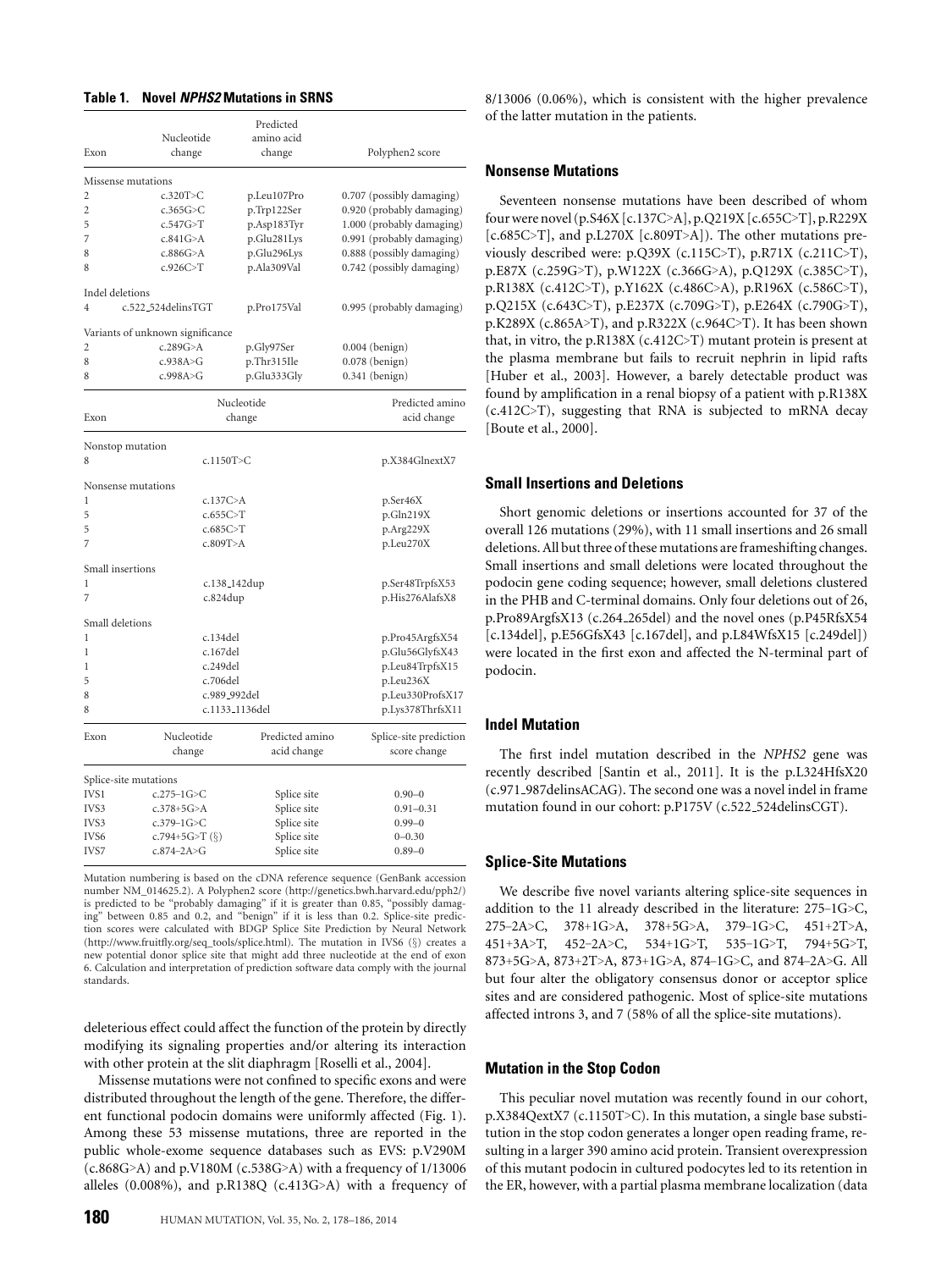

**Figure 1.** *NPHS2* mutations reported in the literature. **A:** Exon structure of the *NPHS2* gene with geometric shapes indicating relative positions of different types of mutations. **B:** Podocin domain positions.

not shown). Further experimental studies are needed to evaluate the functional consequences of this singular mutation.

## **Polymorphisms**

A total of 67 *NPHS2* polymorphic variants were published (Table 2), including 22 coding SNPs, of whom eight were nonsynonymous and 14 were synonymous changes. The remaining 45 variants located in the noncoding regions with 13 intronic changes, 26 in the promoter region, and 6 in the 3 UTR.

Among the nonsynonymous SNPs, a close attention must be paid to the p.R229Q (c.686G>A) variant. This G to A nucleotide substitution at position 686 in exon 5 results in a nonconservative amino acid exchange with arginine to glutamine substitution. The biologic properties of the encoded peptide are altered. Indeed, the resulting podocin has a significantly decreased binding to nephrin in vitro [Tsukaguchi et al., 2002]. It has been demonstrated that p.R229Q (c.686G>A) in association with a pathogenic mutation on the second *NPHS2* allele leads to FSGS, especially among adults (cf.*Genotype–Phenotype Correlations*). Additionally, it has been suggested that p.R229Q (c.686G>A) allele can predispose to proteinuria in the general population [Pereira et al., 2004] and in patients with thin membrane nephropathy [Voskarides et al., 2012]. On the opposite, several other articles reported a relatively similar frequency of the p.R229Q (c.686G>A) variant in patients with SRNS and normal control subjects [Ruf et al., 2004; Weber et al., 2004; McKenzie et al., 2007], hence suggesting that this variant is not a risk factor for SRNS in the heterozygous state [Karle et al., 2002; McKenzie et al., 2007]. The estimated prevalence of the p.R229Q (c.686G>A) allele varies depending on the ethnicity: 0.03–0.13 in Europeans [Karle et al., 2002; Tsukaguchi et al., 2002; Caridi et al., 2003; Lowik et al., 2003; Pereira et al., 2004; Ruf et al., 2004; Weber et al., 2004; Aucella et al., 2005; Franceschini et al., 2006; Kottgen et al., 2008], and 0.005–0.025 in individuals from African descent [Tsukaguchi

et al., 2002; Pereira et al., 2004; Dusel et al., 2005]. In conclusion, the p.R229Q (c.686G>A) is currently considered as a non-neutral polymorphism.When associated in trans to another deleterious mutation, it may lead to a wide spectrum of disease phenotypes from adult-onset FSGS to late childhood-onset SRNS with a slow progression to end-stage kidney disease (cf. *Genotype–Phenotype Correlations*). The variants p.A61V (c.182C>T) and p.A242V (c.725C>T) are nonsynonymous SNPs predominant in individuals of African American descent, with a relative frequency of 0.015 and 0.076, respectively (NHLBI Exome Sequencing Project).

## **Variants of Unknown Significance**

Forty-three variants were classified in this category (Table 1). Mostly initially reported as pathogenic, these mutations were classified in our paper as variants of unknown significance because they were exclusively reported in the heterozygous state, or their Polyphen2 score was considered as benign.

## **Genotype–Phenotype Correlations**

We analyzed all patients with *NPHS2* mutations in the homozygous, compound heterozygous, or heterozygous state that have been reported in the literature since the identification of the gene in 2000 until September 2013. We reviewed the available data of all these patients to find correlations between genotype and some clinical features.

#### **Age at Disease Onset**

Reports showed a significantly lower mean age at onset of SRNS in children with two identified pathogenic mutations  $(41.2 \pm 5.9 \text{ and}$  $45.6 \pm 6$  months) than in children with no identified mutation (76.8)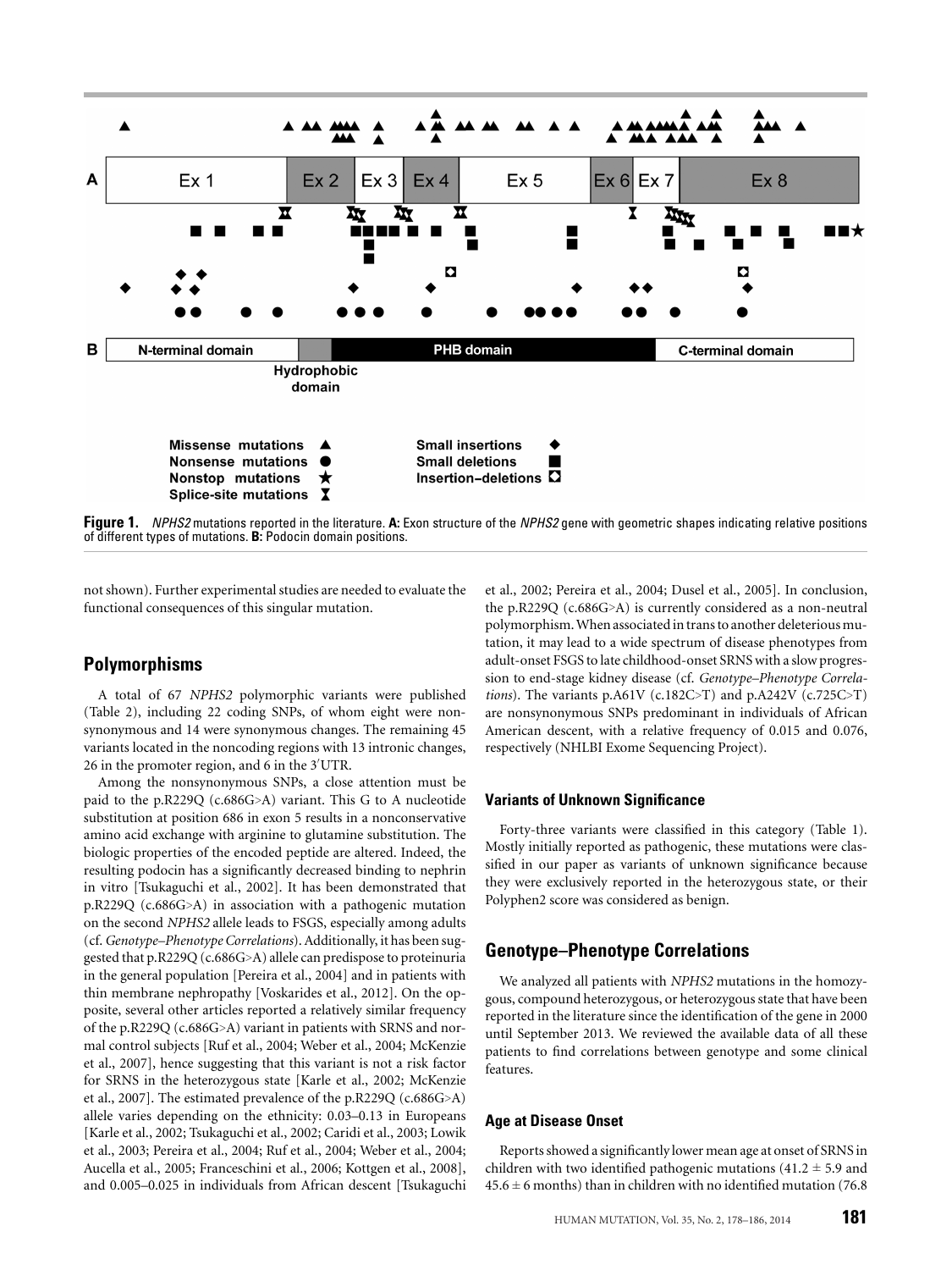#### **Table 2. Published** *NPHS2* **Polymorphisms**

| Nucleotide                                        | Amino acid               |                                                       |                           |
|---------------------------------------------------|--------------------------|-------------------------------------------------------|---------------------------|
| change                                            | exchange                 | References                                            | dbSNP name                |
|                                                   |                          |                                                       |                           |
| Coding SNP                                        |                          |                                                       |                           |
| Nonsynonymous change                              |                          |                                                       |                           |
| c.59C > T                                         | p.Pro20Leu <sup>a</sup>  | [Boute et al., 2000; Ruf et al., rs74315344]<br>2004] |                           |
| c.101 $G>A$                                       | p.Gly34Glu               | [Maruyama et al., 2003]                               |                           |
| c.182C>T                                          | p.Ala61Val <sup>a</sup>  | [Dusel et al., 2005]                                  | rs201050491               |
| c.176 $C>A$                                       | p.Ala44Glu               | [Dusel et al., 2005]                                  |                           |
| c.686G>A                                          | p.Arg229Glnb             | [Tsukaguchi et al., 2002]                             | rs61747728                |
| c.709G>C                                          | p.Glu237Gln <sup>a</sup> | [Caridi et al., 2005]                                 | rs146906190               |
| c.725C > T                                        | p.Ala242Val              | [Weber et al., 2004]                                  | rs61747727                |
| c.790G > C                                        | p.Glu264Gln              | [Santin et al., 2011]                                 | rs179523615               |
| Synonymous change                                 |                          |                                                       |                           |
| c.87C>G                                           | p.Ala29Ala               | [Lahdenkari et al., 2005]                             | rs12123397                |
| c.102G>A                                          | p.Gly34Gly               | [Karle et al., 2002]                                  | rs1079292                 |
| c.159 $C>G$                                       | p.Thr53Thr               | [Berdeli et al., 2007]                                |                           |
| c.288C > T                                        | p.Ser96Ser               | [Wu et al., 2001]                                     | rs3738423                 |
| c.289C>T                                          | p.Ser96Ser               | [Dusel et al., 2005]                                  |                           |
| c.393T>C                                          | p.Tyr131Tyr              | [Berdeli et al., 2007]                                |                           |
| c.408A > T                                        | p.Ile136Ile              | [Bakr et al., 2008]                                   |                           |
| c.477 $G>C$                                       | p.Leu159Leu              | [Berdeli et al., 2007]                                |                           |
| c.610C>T                                          | p.Leu204Leu              | [Gbadegesin et al., 2007]                             | rs199837664               |
| c.891 $G$ >A                                      | p.Ala297Ala              | [Dusel et al., 2005]                                  | rs5005771                 |
| c.930 $G>A$                                       | p.Glu310Glu              | [Berdeli et al., 2007]                                |                           |
| c.951T>C                                          | p.Ala317Ala              | [Boute et al., 2000]                                  |                           |
| c.954T > C                                        | p.Ala318Ala              | [Karle et al., 2002]                                  | rs1410592                 |
| c.1038A > G                                       | p.Leu346Leu              | [Boute et al., 2000]                                  | rs3818587                 |
| c.1206C>G                                         | 3'UTR                    | [Dusel et al., 2005]                                  | rs1410591                 |
| c.1309A>G                                         | 3'UTR                    | [Dusel et al., 2005]                                  | rs1410590                 |
| c.1352G>A                                         | 3'UTR                    | [Dusel et al., 2005]                                  | rs2274623                 |
| c.1410A > G                                       | 3'UTR                    | [Dusel et al., 2005]                                  | rs2274622                 |
| c.1580G > A                                       | 3'UTR                    | [Dusel et al., 2005]                                  | rs1060775                 |
| c.1589G>T                                         | 3'UTR                    | [Dusel et al., 2005]                                  | rs78606873                |
| Noncoding SNP<br>Intronic changes<br>$IVS3+9insA$ |                          | [Dusel et al., 2005]                                  |                           |
| IVS3-144C>T                                       |                          | [Dusel et al., 2005]                                  |                           |
| $IVS3-46C>T$                                      |                          | [Aucella et al., 2005]                                | rs41267604<br>rs12401711  |
| $IVS3-32T>G$                                      |                          | [Dusel et al., 2005]                                  | rs138367742               |
| $IVS3-31T>C$                                      |                          | [Dusel et al., 2005]                                  | rs16854341                |
| $IVS3-21C>T$                                      |                          | [Aucella et al., 2005]                                | rs12401708                |
| $IVS4-97C>T$                                      |                          | [Dusel et al., 2005]                                  | rs112373866               |
| $IVS5+110T>A$                                     |                          | [Dusel et al., 2005]                                  | rs73051834                |
| $IVS7+7A>G$                                       |                          | [Caridi et al., 2001]                                 | rs115778946               |
| $IVS7+132A>G$                                     |                          | [Dusel et al., 2005]                                  |                           |
| $IVS7+261C>T$                                     |                          | [Dusel et al., 2005]                                  |                           |
| IVS7+304T>C                                       |                          | [Dusel et al., 2005]                                  |                           |
| IVS7-74G>C                                        |                          | [Dusel et al., 2005]                                  | rs2274624                 |
| Promoter changes                                  |                          |                                                       |                           |
| $-2169A > T$                                      |                          | [Dusel et al., 2005]                                  | rs72706703                |
| $-1842C > G$                                      |                          | [Dusel et al., 2005]                                  | rs188059625               |
| $-1709G > A$                                      |                          | [Fu et al., 2008]                                     | rs75264651                |
| $-1707$ del $CT$                                  |                          | [Dusel et al., 2005]                                  |                           |
| $-1628G > C$<br>$-1441G > A$                      |                          | [Dusel et al., 2005]                                  | rs36057553                |
| $-1376G > A$                                      |                          | [Dusel et al., 2005]<br>[Dusel et al., 2005]          | rs76801034<br>rs115824309 |
| $-1363T>C$                                        |                          | [Dusel et al., 2005]                                  |                           |
| $-1147\_1144$ del4                                |                          | [Dusel et al., 2005]                                  | rs72049094                |
| $-1112G > A$                                      |                          | [Dusel et al., 2005]                                  |                           |
| $-1087A > C$                                      |                          | [Dusel et al., 2005]                                  | rs61378320                |
| $-1000A > T$                                      |                          | [Fu et al., 2008]                                     | rs2026014                 |
| $-999T>A$                                         |                          | [Dusel et al., 2005]                                  |                           |
| $-770C>T$                                         |                          | [Dusel et al., 2005]                                  | rs61583057                |
| $-748C > T$                                       |                          | [Dusel et al., 2005]                                  | rs115040496               |
| $-704G > A$                                       |                          | [Dusel et al., 2005]                                  | rs57596064                |
| $-670C > T$                                       |                          | [Fu et al., 2008]                                     | rs3829795                 |
| -537 <sub>-531</sub> del7                         |                          | [Dusel et al., 2005]                                  | rs146791300               |
| $-494G>A$                                         |                          | [Dusel et al., 2005]                                  | rs76432654                |
| $-486.485$ ins $A$                                |                          | [Dusel et al., 2005]                                  | rs150839022               |
| $-440T>C$                                         |                          | [Dusel et al., 2005]                                  | rs74520747                |
| $-364C>T$                                         |                          | [Dusel et al., 2005]                                  |                           |
| $-185T>C$                                         |                          | [Dusel et al., 2005]                                  | rs115256710               |
| $-116C > T$                                       |                          | [Fu et al., 2008]                                     | rs1079291                 |
| $-52C>G$                                          |                          | [McKenzie et al., 2007]                               | rs78541594                |
| $-51G > T$                                        |                          | [Yu et al., 2005]                                     | rs12406197                |

Mutation numbering is based on the cDNA reference sequence (GenBank accession number NM\_014625.2).

<sup>a</sup>Variant initially published as a mutation, then reclassified as a polymorphism. <sup>2</sup>Indicates mutations with functional studies.

**182** HUMAN MUTATION, Vol. 35, No. 2, 178–186, 2014

months, range from 0 to 16 years) [Weber et al., 2004; Berdeli et al., 2007; Hinkes et al., 2008]. Among patients carrying two pathogenic mutations, the lowest mean age at onset of 21 months was found in patients with two p.R138Q (c.413G>A) alleles, or with truncating mutations (nonsense or frameshift) in the homozygous or compound heterozygote states [Weber et al., 2004; Hinkes et al., 2008]. In congenital and infantile forms of SRNS in European children,  $\geq$ 1 truncating mutation(s) or p.R138Q (c.413G>A) in the homozygous state were found in 94.1% of cases [Hinkes et al., 2007].

The p.R168H (c.503G>A) mutation was also associated with an early-onset SRNS [Berdeli et al., 2007]. A total of 21 patients with the p.R168H (c.503G>A) in the homozygous or compound heterozygous state and an available age at onset were reported. Of whom 13 patients (61%) developed SRNS before 6 months of age, six of them bearing homozygous p.R168H (c.503G>A) mutation, and six bearing the association of p.R138Q (c.413G>A) and p.R168H (c.503G>A). In contrast, the p.V180M (c.538G>A) was associated with a later onset of SRNS [Weber et al., 2004; Hinkes et al., 2008]. Indeed, in 22 patients with the p.V180M (c.538G>A) and an available age at onset, 20 were diagnosed after 8 years. Some biological data may explain these genotype–phenotype correlations [Roselli et al., 2004]. Indeed, the p.R138Q (c.413G>A) and p.R168H (c.503G>A) mutations have been demonstrated to result in retention of mutant podocin in the ER, whereas the p.V180M (c.538G>A) allows the targeting of the mutant podocin to the cell membrane. It is postulated that mutants targeted to the plasma membrane such as the p.V180M (c.538G>A) may be able to assume a partial function sufficient to maintain normal glomerular function until later in life [Roselli et al., 2004] and lead to a less severe disease.

Patients carrying the p.R229Q (c.686G>A) non-neutral polymorphism associated with a pathogenic mutation had a significantly later onset of disease [88.1  $\pm$  12.6 months in Weber et al. (2004), 80.88 months in Hinkes et al. (2008), and represented almost all adult onset cases with *NPHS2* mutations [Tsukaguchi et al., 2002; McKenzie et al., 2007; Machuca et al., 2009]. Indeed, 49 adult patients (age >18 years) with at least one pathogenic mutation have been reported, among whom 47 (95%) had the p.R229Q (c.686G>A) variant associated with one deleterious mutation. Almost all the pathogenic mutations associated to the p.R229Q (c.686G>A) were missense mutations clustered in the C-terminal part of the protein and the most frequently associated mutation was the p.A284V (c.851C>T), especially for patients of South American [Machuca et al., 2009] and Spanish [Santin et al., 2011] descent. Whereas patients with homozygous or compound heterozygous *NPHS2* mutations progressed to end-stage kidney disease at a mean age of  $8.6 \pm 5.2$  years, patients bearing the p.R229Q (c.686G>A) allele and one pathogenic mutation developed end-stage kidney disease significantly later at a mean age of  $26.1 \pm 18.9$  years [Machuca et al., 2009].

#### **Extrarenal Manifestations**

To date, podocin has not been shown to be expressed at the protein level outside of the podocyte, although at the RNA level, a weak expression was detected in the adult testis, fetal heart, and fetal liver [Boute et al., 2000]. Rare cardiac and ophthalmologic abnormalities [Frishberg et al., 2006; Ozaltin et al., 2008; Sonmez et al., 2008; Machuca et al., 2010] have been described in patients with *NPHS2* mutations. The spectrum of cardiac abnormalities was essentially represented by left ventricular hypertrophy and pulmonary stenosis. For most children, these cardiac anomalies were detected at the time of diagnosis of SRNS, while they had normal blood pressure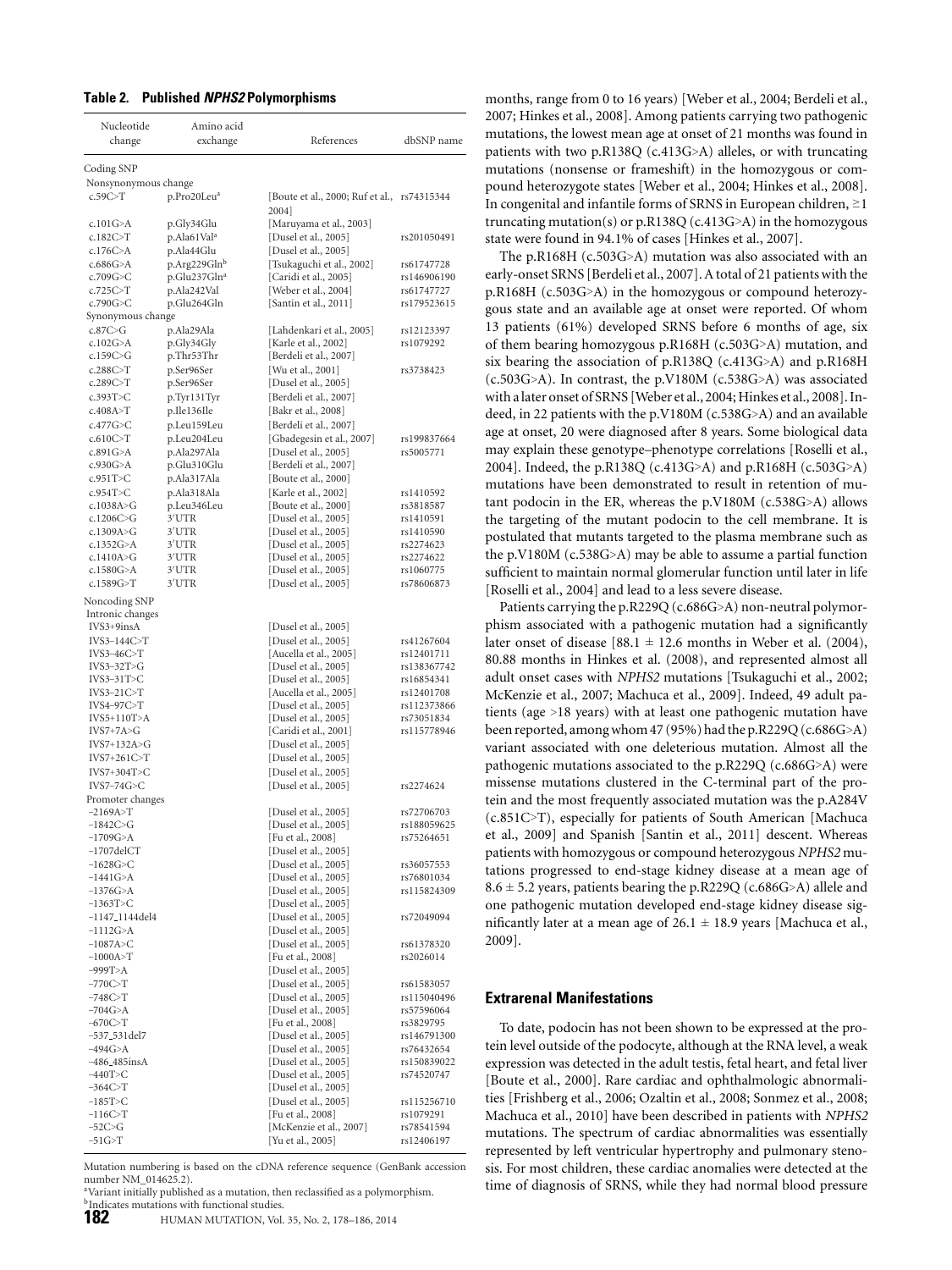and preserved renal function. Most patients were asymptomatic, and had homozygous*NPHS2*mutations (p.R138X [c.412C>T], p.R138Q [c.413G>A], and p.V180X [c.419delG]). However, in the two studies that addressed this issue, the prevalence was very different ranging from 89% (18/20) of the Israeli Arab children tested [Frishberg et al., 2006] to 28% [Caridi et al., 2007] in a European children series of 12 patients. Regarding the eye involvement in *NPHS2* mutations, Ozaltin et al. (2008) found at least one ocular abnormality in 4/5 patients with homozygous *NPHS2* mutations mainly exotropia (*n* = 1), anisometropic amblyopia (*n* = 2), and Mittendorf's dot  $(n = 2)$ . These important ocular findings are surprising as it has never been described in any other series. It also should be noted that these observations have been made in patients originating from highly consanguineous populations, so we cannot exclude coinheritance of two separate genetic defects. Therefore, clinical significance and prognosis of these nonspecific extrarenal abnormalities, with an unknown prevalence, should be evaluated by further studies in larger cohorts to draw certain conclusions.

#### **Geographical Origin**

Not all ethnic groups share the same frequency of mutations in this gene. Indeed, many studies strengthen the notion that *NPHS2* mutations are not a major cause of SRNS in Israeli Jewish children or in some Asian countries with a prevalence of: 0/13 in Israeli Jewish [Frishberg et al., 2002], 0/52 in Japanese children [Maruyama et al., 2003; Furue et al., 2008], 0/70 in South Korean children [Cho et al., 2008], 0/15 mixed Japenese and Korean families, 0/20 in Iranian children [Otukesh et al., 2009], 2/145 in Pakistani children [Abid et al., 2012], and 1/25 in Indian children [Vasudevan et al., 2012]. The same trend is described in African Americans with 0/18 children with SRNS, and 0/247 late-onset FSGS [McKenzie et al., 2007; Chernin et al., 2008]. Regarding Chinese children, in addition to single patient reports [Yu et al., 2005; Mao et al., 2007; Sun et al., 2009], the reported prevalence is variable, from 1/23 to 4/22 patients [Yu et al., 2005; Mao et al., 2007], which does not allow definitive conclusions about the prevalence in China. Even though the sample size of the previous studies was relatively small, a first overview suggests that *NPHS2* mutations do not seem to be a major cause of SRNS in African-American and Asian patients, and therefore, a systematic screening for *NPHS2* mutations in these SRNS children can be questioned.

Many studies point to the interethnic differences in the spectrum of *NPHS2* mutations, and interestingly some mutations have been found with a special geographical pattern suggesting that some founder effects may exist. Indeed, the 18 patients of Israeli Arab descent reported in the literature with SRNS and *NPHS2* mutations were all homozygous for the p.R138X (c.412C>T) [Frishberg et al., 2002; Frishberg et al., 2006; Becker-Cohen et al., 2007]. The p.V260E (c.779T>A) seemed to be predominant in patients originating from the Comoros and the sultanate of Oman. In our personal cohort, we identified 12 different families bearing the p.V260E (c.779T>A) in the homozygous state, six of them originating from Comoros, five from the sultanate of Oman, and the last one from Bahrain. Noteworthily, some Omani migrated to both Bahrain and the Comoros in the 17th century, resulting in a mixed population due to geographic proximity. The p.A284V (c.851C>T) was especially observed in South American and/or Spanish patients. In fact, 35 patients were reported in the literature with the association of p.A284V (c.851C>T) and p.R229Q (c.686G>A) and an available ethnicity, of whom 26 originated from Spain, South America, or were Hispanic Americans [Chernin et al., 2008; Tonna et al., 2008; Machuca et al.,

2009; Santin et al., 2011]. The p.G140DfsX41 (c.419delG) is particularly prevalent in some Mediterranean countries such as France, Italy, Turkey, and Cyprus [Caridi et al., 2001; Ozcakar et al., 2006; Voskarides et al., 2008]. It also appeared that the p.P118L (c.353C>T) mainly affected individuals of Turkish descent. Indeed, 20 patients with this particular mutation in the homozygous or compound heterozygous state have been reported. Among them, ethnicity was available in 10 patients, of whom nine were of Turkish.We also made another personal observation about patients bearing the p.V180M (c.538G>A) mutation in the homozygous state that we found in four families from North-Africa. The last correlation is the well-known high prevalence of the p.R138Q (c.413G>A) in European patients that roughly represented 30%–40% of all the mutations detected in Europe.

## *NPHS2* **Heterozygous Carriers**

Seventy-nine heterozygous mutation carriers with SRNS were reported. The clinical significance of heterozygous *NPHS2* mutations is unclear since they theoretically segregate as an autosomal-recessive trait requiring defects on both alleles to induce a pathologic effect. A possible explanation is the presence of another mutation in the regulatory sequences or noncoding regions yet to be identified. Based on this theory, we retrospectively studied five patients of our personal cohort with SRNS and a heterozygous mutation in the *NPHS2* gene using a custom array targeting *NPHS1, NPHS2, WT1*, and *INF2*, searching for a deletion of one or several exons in the second allele. Nevertheless, no rearrangement was found in the analyzed patients. However, and given the genetic heterogeneity of SRNS, other mutations in other genes may also be likely.

## **Clinical Relevance**

SRNS is a paradigmatic disease to illustrate the major clinical consequences that can arise from genetic testing. The clinical interest of diagnosing *NPHS2* mutations in SRNS is not only the genetic counseling of families with respect to family planning but also the suitability of relatives as organ donors. Most importantly, mutated patients can be spared unnecessary hazardous immunosuppressive treatment, and have a very low risk of recurrence after kidney transplantation. Indeed, in hereditary forms of SRNS and unlike the most prevalent immune-mediated forms, the protein loss is caused by a structural abnormality of the podocyte and it seems reasonable to postulate that hereditary cases of SRNS cannot respond to steroids or other immunosuppressive drugs, and should not recur after transplantation. Although this was true in most patients with *NPHS2* mutations, there were some intriguing data such as the sensitivity to steroids found in a 38-year-old patient with compound heterozygous mutations p.[R286TfsX17];[R229Q] (c.[855 856del];[686G>A]) [He et al., 2007], or the response to immunosuppressive drugs in 19 patients. However, in all reported cases, only a partial remission of SRNS was observed (proteinuria between four and 40 mg/m<sup>2</sup>/hr and albumin >30 g/l). All the patients had been treated with at least cyclosporine or tacrolimus and/or angiotensin-converting enzyme inhibitor (ACEi). This partial response observed can be explained, as ACEi is a family of drugs that lower urinary protein excretion by reducing the glomerular filtration rate, whereas cyclosporine has been shown to have a direct effect on the actin cytoskeleton of kidney podocytes [Faul et al., 2008].

As expected, most papers found a very low recurrence rate of SRNS in patients with compound heterozygous or homozygous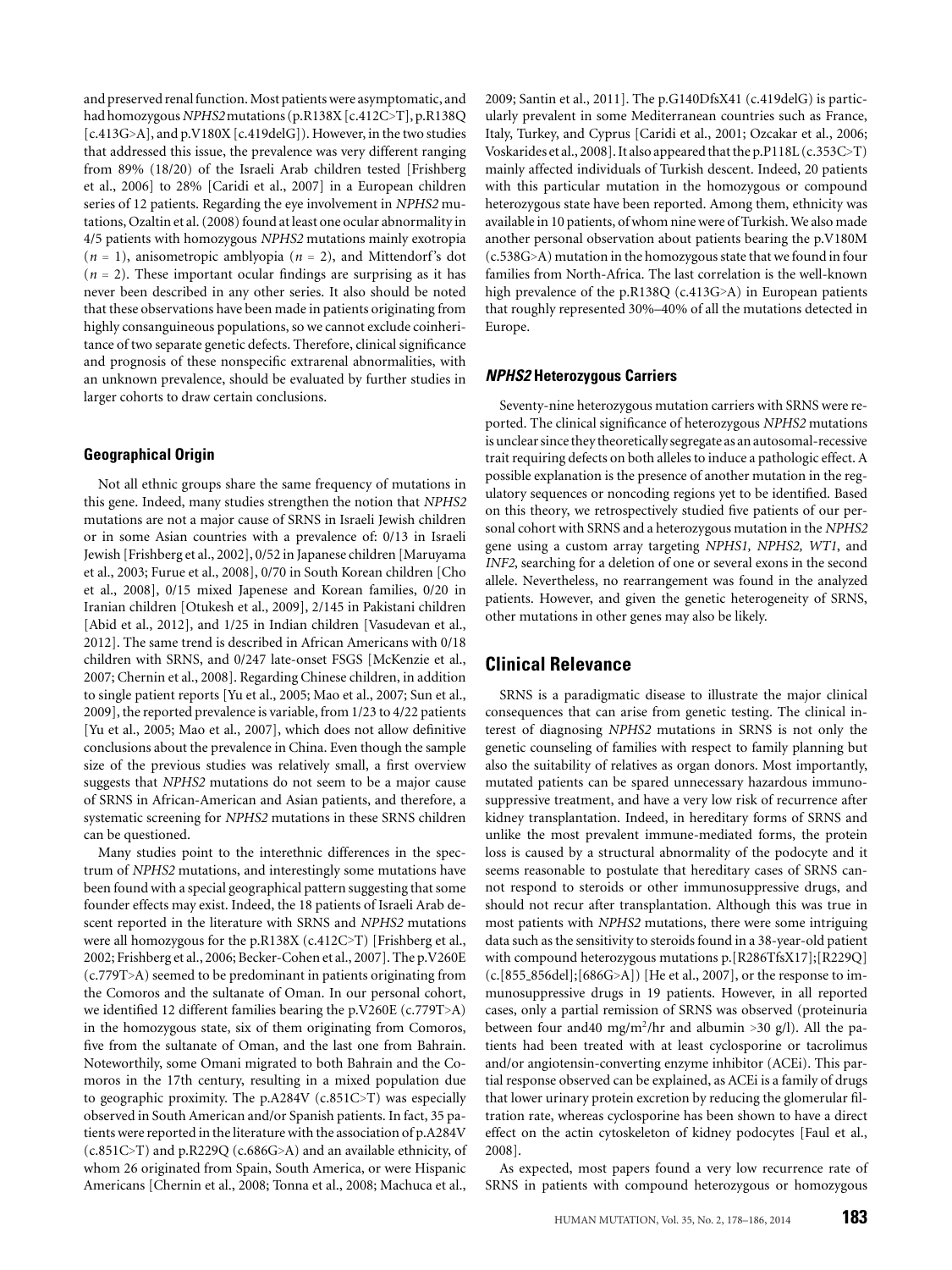mutations compared with the nongenetic forms [Karle et al., 2002; Ruf et al., 2004; Weber et al., 2004; Jungraithmayr et al., 2011]. Out of the 174 patients published in the literature with pathogenic homozygous and or compound heterozygous podocin mutations, who received a renal graft, and for which the posttransplantation outcome is available, only 16 cases (9%) of recurrent SRNS have been reported so far, a prevalence far less important than the recurrence rate found in idiopathic forms of SRNS, which is of 30%–50% [Senggutuvan et al., 1990; Crosson, 2007]. One hypothesis proposed is that the recurrence might be induced by the formation of autoantibodies against podocin. A total of five patients were tested in the literature for these antibodies and no evidence of anti-podocin antibodies in the recipient serum was detected to date [Bertelli et al., 2003; Weber et al., 2004; Becker-Cohen et al., 2007].

## **Animal Models**

Two mouse models of *NPHS2* constitutive mutations have been generated by constitutivelyinactivating the*Nphs2* gene [Roselli et al., 2004] or via the targeted knock-in of the murine equivalent of the human mutation p.R138Q (c.413G>A) [Philippe et al., 2008] (*Nphs2R140Q/R140Q*). The phenotypic consequences of podocin loss in these two models were similar. These mice manifest severe proteinuria at birth and develop massive foot process effacement, as well as lesions of mesangiolysis and mesangial sclerosis and succumb to end-stage kidney disease within the first 5 weeks of life [Roselli et al., 2004; Philippe et al., 2008]. These effects were modulated not only by genetic background, as previously shown in other murine models of FSGS [Fogo, 2003] but also, in *Nphs2* null mice, by the maternal environment in which newborn mice are nurtured [Ratelade et al., 2008]. However, the early demise of these mice precluded more intensive study of the role of podocin in the mature kidney as well as the test of novel therapeutic strategies. Therefore, a novel model was generated in which podocin is conditionally inactivated specifically in podocytes in the mature kidney using the tamoxifen-inducible *Cre-loxP* system [Mollet et al., 2009]. Conditional inactivation of podocin in the mature kidney resulted in the development of progressive renal insufficiency and NS leading to death at a median time of 11 weeks after tamoxifen injection. Rather than displaying diffuse mesangial sclerosis lesions, the mice demonstrated lesions of FSGS, hence recapitulating the most common lesions found in renal biopsies of patients bearing *NPHS2* mutations. The crucial role of podocin in maintaining GFB integrity was further confirmed in zebrafish where knockdown of podocin using morpholino led to the absence of slit diaphragms and an altered plasma filtration [Kramer-Zucker et al., 2005]. Very recently, it has also been shown that *Mec2*, encoding the *Drosophila* homolog of podocin, is required for the function of the insect nephrocyte, which is a podocyte-like cell with a filtration slit diaphragm [Zhang et al., 2013].

## **Conclusion**

Mutations in the *NPHS2* gene are responsible for congenital, infantile, childhood, and adult-onset SRNS.Most of the 126 mutations reported to date are missense mutations, but interethnic variability is reported in the frequency and the type of mutations. The classical phenotype is an early-onset "multidrug-resistant" NS with evolution to end-stage kidney disease and a very low recurrence rate after renal transplantation. This review gives a first exhaustive overview of all the reported *NPHS2* mutations, as well as some genotype– phenotype correlations.

## **Acknowledgments**

We would like to thank Dr. Johan den Dunnen for his help in updating LOVD database. F. Ozaltin was supported by the Scientific and Technological Research Council of Turkey (TUBITAK) (grant number 108S417), The European Community's 7th Framework program grant, 2012-305608 (EURenOmics) and The Scientific Research and Development Office of the Hacettepe University (011A101003). The Nephrogenetics Laboratory at the Hacettepe University Faculty of Medicine, Department of Pediatric Nephrology, was established by Hacettepe University Infrastructure Project (grant number 06A101008). Elisabet Ars was funded by the Spanish Health Ministry Grant FIS 12/01523.

## **References**

- Abid A, Khaliq S, Shahid S, Lanewala A, Mubarak M, Hashmi S, Kazi J, Masood T, Hafeez F, Naqvi SA, Rizvi SA, Mehdi SQ. 2012. A spectrum of novel NPHS1 and NPHS2 gene mutations in pediatric nephrotic syndrome patients from Pakistan. Gene 502:133–137.
- Al-Hamed MH, Al-Sabban E, Al-Mojalli H, Al-Harbi N, Faqeih E, Al Shaya H, Alhasan K, Al-Hissi S, Rajab M, Edwards N, Al-Abbad A, Al-Hassoun I, et al. 2013. A molecular genetic analysis of childhood nephrotic syndrome in a cohort of Saudi Arabian families. J Hum Genet 58:480–489.
- Aucella F, De Bonis P, Gatta G, Muscarella LA, Vigilante M, di Giorgio G, D'Errico M, Zelante L, Stallone C, Bisceglia L. 2005. Molecular analysis of NPHS2 and ACTN4 genes in a series of 33 Italian patients affected by adult-onset nonfamilial focal segmental glomerulosclerosis. Nephron Clin Pract 99:c31–c36.
- Bakr A, Yehia S, El-Ghannam D, Hammad A, Ragab M, Sarhan A, Al-Husseni F, Al-Morsy Z. 2008. NPHS2 mutations. Indian J Pediatr 75:135–138.
- Becker-Cohen R, BruschiM, Rinat C, Feinstein S, Zennaro C, Ghiggeri GM, Frishberg Y. 2007. Recurrent nephrotic syndrome in homozygous truncating NPHS2 mutation is not due to anti-podocin antibodies. Am J Transplant 7:256–260.
- Berdeli A, Mir S, Yavascan O, Serdaroglu E, Bak M, Aksu N, Oner A, Anarat A, Donmez O, Yildiz N, Sever L, Tabel Y, et al. 2007. NPHS2 (podicin) mutations in Turkish children with idiopathic nephrotic syndrome. Pediatr Nephrol 22:2031–2040.
- Bertelli R, Ginevri F, Caridi G, Dagnino M, Sandrini S, Di Duca M, Emma F, Sanna-Cherchi S, Scolari F, Neri TM, Murer L, Massella L, et al. 2003. Recurrence of focal segmental glomerulosclerosis after renal transplantation in patients with mutations of podocin. Am J Kidney Dis 41:1314–1321.
- Boute N, Gribouval O, Roselli S, Benessy F, Lee H, Fuchshuber A, Dahan K, Gubler MC, Niaudet P, Antignac C. 2000. NPHS2, encoding the glomerular protein podocin, is mutated in autosomal recessive steroid-resistant nephrotic syndrome. Nat Genet 24:349–354.
- Buscher AK, Weber S. 2012. Educational paper: the podocytopathies. Eur J Pediatr 171:1151–1160.
- Caridi G, Bertelli R, Carrea A, Di Duca M, Catarsi P, Artero M, Carraro M, Zennaro C, Candiano G, Musante L, Seri M, Ginevri F, et al. 2001. Prevalence, genetics, and clinical features of patients carrying podocin mutations in steroid-resistant nonfamilial focal segmental glomerulosclerosis. J Am Soc Nephrol 12:2742–2746.
- Caridi G, Bertelli R, Di Duca M, Dagnino M, Emma F, Onetti Muda A, Scolari F, Miglietti N, Mazzucco G, Murer L, Carrea A, Massella L, et al. 2003. Broadening the spectrum of diseases related to podocin mutations. J Am Soc Nephrol 14:1278– 1286.
- Caridi G, Dagnino M, Carrea A, Massella L, Amore A, Emma F, Coppo R, Perfumo F, Ghiggeri GM. 2007. Lack of cardiac anomalies in children with NPHS2 mutations. Nephrol Dial Transplant 22:1477–1479.
- Caridi G, Gigante M, Ravani P, Trivelli A, Barbano G, Scolari F, Dagnino M, Murer L, Murtas C, Edefonti A, Allegri L, Amore A, et al. 2009. Clinical features and long-term outcome of nephrotic syndrome associated with heterozygous NPHS1 and NPHS2 mutations. Clin J Am Soc Nephrol 4:1065–1072.
- Caridi G, Perfumo F, Ghiggeri GM. 2005. NPHS2 (podocin) mutations in nephrotic syndrome. Clinical spectrum and fine mechanisms. Pediatr Res 57:54R–61R.
- Carraro M, Caridi G, Bruschi M, Artero M, Bertelli R, Zennaro C, Musante L, Candiano G, Perfumo F, Ghiggeri GM. 2002. Serum glomerular permeability activity in patients with podocin mutations (NPHS2) and steroid-resistant nephrotic syndrome. J Am Soc Nephrol 13:1946–1952.
- Chernin G, Heeringa SF, Gbadegesin R, Liu J, Hinkes BG, Vlangos CN, Vega-Warner V, Hildebrandt F. 2008. Low prevalence of NPHS2 mutations in African American children with steroid-resistant nephrotic syndrome. Pediatr Nephrol 23:1455– 1460.
- Chernin G, Heeringa SF, Vega-Warner V, Schoeb DS, Nurnberg P, Hildebrandt F. 2010. Adequate use of allele frequencies in Hispanics—a problem elucidated in nephrotic syndrome. Pediatr Nephrol 25:261–266.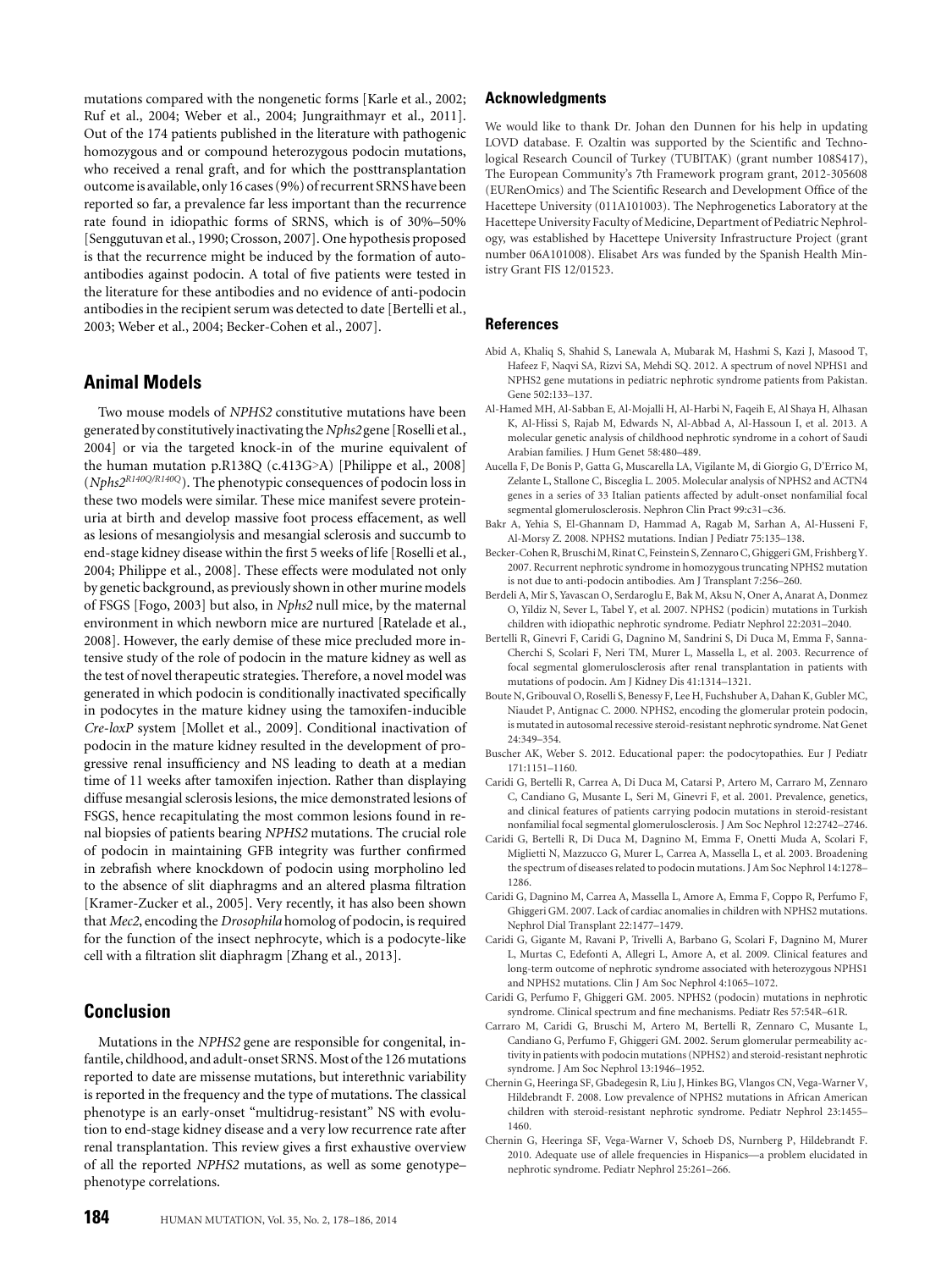- Cho HY, Lee JH, Choi HJ, Lee BH, Ha IS, Choi Y, Cheong HI. 2008. WT1 and NPHS2 mutations in Korean children with steroid-resistant nephrotic syndrome. Pediatr Nephrol 23:63–70.
- Crosson JT. 2007. Focal segmental glomerulosclerosis and renal transplantation. Transplant Proc 39:737–743.
- Dusel JA, Burdon KP, Hicks PJ, Hawkins GA, Bowden DW, Freedman BI. 2005. Identification of podocin (NPHS2) genemutations in African Americanswith nondiabetic end-stage renal disease. Kidney Int 68:256–262.
- Faul C, Donnelly M, Merscher-Gomez S, Chang YH, Franz S, Delfgaauw J, Chang JM, Choi HY, Campbell KN, Kim K, Reiser J, Mundel P. 2008. The actin cytoskeleton of kidney podocytes is a direct target of the antiproteinuric effect of cyclosporine A. Nat Med 14:931–938.
- Fogo AB. 2003. Animal models of FSGS: lessons for pathogenesis and treatment. Semin Nephrol 23:161–171.
- Franceschini N, North KE, Kopp JB, McKenzie L, Winkler C. 2006. NPHS2 gene, nephrotic syndrome and focal segmental glomerulosclerosis: a HuGE review. Genet Med 8:63–75.
- Frishberg Y, Feinstein S, Rinat C, Becker-Cohen R, Lerer I, Raas-Rothschild A, Ferber B, Nir A. 2006. The heart of children with steroid-resistant nephrotic syndrome: is it all podocin? J Am Soc Nephrol 17:227–231.
- Frishberg Y, Rinat C, Megged O, Shapira E, Feinstein S, Raas-Rothschild A. 2002. Mutations in NPHS2 encoding podocin are a prevalent cause of steroid-resistant nephrotic syndrome among Israeli-Arab children. J Am Soc Nephrol 13:400– 405.
- Fu R, Chen XM, Wang QH, Chen SP, Yu ZH, Ye LY, Ren RN, Huang J, Wang CF. 2008. [Mutations in NPHS2 in familial steroid-resistant nephrotic syndrome in Southern Chinese Han ethnic group]. Zhonghua Er Ke Za Zhi 46:591–596.
- Furue T, Hattori M, Tsukaguchi H, Kitamura A, Oomori T, Ogino D, Nakakura H, Ashida A, Miura K, Hisano M, Takahashi K, Chikamoto H, et al. 2008. Clinical features and mutational survey of NPHS2 (podocin) in Japanese children with focal segmental glomerulosclerosis who underwent renal transplantation. Pediatr Transplant 12:341–346.
- Gbadegesin R, Hinkes B, Vlangos C, Mucha B, Liu J, Hopcian J, Hildebrandt F. 2007. Mutational analysis of NPHS2 and WT1 in frequently relapsing and steroiddependent nephrotic syndrome. Pediatr Nephrol 22:509–513.
- He N, Zahirieh A, Mei Y, Lee B, Senthilnathan S, Wong B, Mucha B, Hildebrandt F, Cole DE, Cattran D, Pei Y. 2007. Recessive NPHS2 (podocin) mutations are rare in adult-onset idiopathic focal segmental glomerulosclerosis. Clin J Am Soc Nephrol 2:31–37.
- Hinkes B, Mucha B, Vlangos CN, Gbadegesin R, Liu J, Hasselbacher K, Hangan D, Ozaltin F, Zenker M, Hildebrandt F. 2007. Nephrotic syndrome in the first year of life: two thirds of cases are caused by mutations in 4 genes (NPHS1, NPHS2, WT1, and LAMB2). Pediatrics 119:e907–e919.
- Hinkes B, Vlangos C, Heeringa S, Mucha B, Gbadegesin R, Liu J, Hasselbacher K, Ozaltin F, Hildebrandt F. 2008. Specific podocin mutations correlate with age of onset in steroid-resistant nephrotic syndrome. J Am Soc Nephrol 19:365–371.
- Huber TB, Simons M, Hartleben B, Sernetz L, Schmidts M, Gundlach E, Saleem MA, Walz G, Benzing T. 2003. Molecular basis of the functional podocin-nephrin complex: mutations in the NPHS2 gene disrupt nephrin targeting to lipid raft microdomains. Hum Mol Genet 12:3397–3405.
- Huber TB, Schermer B, Muller RU, Hohne M, Bartram M, Calixto A, Hagmann H, Reinhardt C, Koos F, Kunzelmann K, Shirokova E, Krautwurst D, et al. 2006. Podocin and MEC-2 bind cholesterol to regulate the activity of associated ion channels. Proc Natl Acad Sci USA 103:17079–17086.
- Ismaili K, Pawtowski A, Boyer O, Wissing KM, Janssen F, Hall M. 2009. Genetic forms of nephrotic syndrome: a single-center experience in Brussels. Pediatr Nephrol 24:287–294.
- Jungraithmayr TC, Hofer K, Cochat P, Chernin G, Cortina G, Fargue S, Grimm P, Knueppel T, Kowarsch A, Neuhaus T, Pagel P, Pfeiffer KP, et al. 2011. Screening for NPHS2 mutations may help predict FSGS recurrence after transplantation. J Am Soc Nephrol 22:579–585.
- Karle SM, Uetz B, Ronner V, Glaeser L, Hildebrandt F, Fuchshuber A. 2002. Novel mutations in NPHS2 detected in both familial and sporadic steroid-resistant nephrotic syndrome. J Am Soc Nephrol 13:388–393.
- Kerti A, Csohany R, Szabo A, Arkossy O, Sallay P, Moriniere V, Vega-Warner V, Nyiro G, Lakatos O, Szabo T, Lipska BS, Schaefer F, et al. 2013. NPHS2 p.V290M mutation in late-onset steroid-resistant nephrotic syndrome. Pediatr Nephrol 28: 751–757.
- Kitamura A, Tsukaguchi H, Maruyama K, Shono A, Iijima K, Kagami S, Doi T. 2008. Steroid-resistant nephrotic syndrome. Kidney Int 74:1209–1215.
- Kottgen A, Hsu CC, Coresh J, Shuldiner AR, Berthier-Schaad Y, Gambhir TR, Smith MW, Boerwinkle E, Kao WH. 2008. The association of podocin R229Q polymorphismwith increased albuminuria or reduced estimated GFR in a large populationbased sample of US adults. Am J Kidney Dis 52:868–875.
- Koziell A, Grech V, Hussain S, Lee G, Lenkkeri U, Tryggvason K, Scambler P. 2002. Genotype/phenotype correlations of NPHS1 and NPHS2 mutations in nephrotic

syndrome advocate a functional inter-relationship in glomerular filtration. Hum Mol Genet 11:379–388.

- Kramer-Zucker AG, Wiessner S, Jensen AM, Drummond IA. 2005. Organization of the pronephric filtration apparatus in zebrafish requires nephrin, podocin and the FERM domain protein Mosaic eyes. Dev Biol 285:316–329.
- Lahdenkari AT, Suvanto M, Kajantie E, Koskimies O, Kestila M, Jalanko H. 2005. Clinical features and outcome of childhood minimal change nephrotic syndrome: is genetics involved? Pediatr Nephrol 20:1073–1080.
- Lee JH, Han KH, Lee H, Kang HG, Moon KC, Shin JI, Hahn H, Park YS, Pai KS, Cho BS, Kim SY, Lee SJ, et al. 2011. Genetic basis of congenital and infantile nephrotic syndromes. Am J Kidney Dis 58:1042–1043.
- Lipska BS, Iatropoulos P, Maranta R, Caridi G, Ozaltin F, Anarat A, Balat A, Gellermann J, Trautmann A, Erdogan O, Saeed B, Emre S, et al. 2013. Genetic screening in adolescents with steroid-resistant nephrotic syndrome. Kidney Int 84:206–213.
- Lowik MM, Levtchenko EN, Monnens LA, van den Heuvel LP. 2003. WT-1 and NPHS2 mutation analysis in patients with non-familial steroid-resistant focal-segmental glomerulosclerosis. Clin Nephrol 59:143–146.
- Machuca E, Benoit G, Nevo F, Tete MJ, Gribouval O, Pawtowski A, Brandstrom P, Loirat C, Niaudet P, Gubler MC, Antignac C. 2010. Genotype-phenotype correlations in non-Finnish congenital nephrotic syndrome. J Am Soc Nephrol 21:1209–1217.
- Machuca E, Hummel A, Nevo F, Dantal J, Martinez F, Al-Sabban E, Baudouin V, Abel L, Grunfeld JP, Antignac C. 2009. Clinical and epidemiological assessment of steroid-resistant nephrotic syndrome associated with the NPHS2 R229Q variant. Kidney Int 75:727–735.
- Mao J, Zhang Y, Du L, Dai Y, Gu W, Liu A, Shang S, Liang L. 2007. NPHS1 and NPHS2 gene mutations in Chinese children with sporadic nephrotic syndrome. Pediatr Res 61:117–122.
- Mao J, Zhang Y, Du L, Dai Y, Yang C, Liang L. 2006. Expression profile of nephrin, podocin, and CD2AP in Chinese children with MCNS and IgA nephropathy. Pediatr Nephrol 21:1666–1675.
- Maruyama K, Iijima K, Ikeda M, Kitamura A, Tsukaguchi H, Yoshiya K, Hoshii S, Wada N, Uemura O, Satomura K, Honda M, Yoshikawa N. 2003. NPHS2 mutations in sporadic steroid-resistant nephrotic syndrome in Japanese children. Pediatr Nephrol 18:412–416.
- Mbarek IB, Abroug S, Omezzine A, Pawtowski A, Gubler MC, Bouslama A, Harbi A, Antignac C. 2011. Novel mutations in steroid-resistant nephrotic syndrome diagnosed in Tunisian children. Pediatr Nephrol 26:241–249.
- McKenzie LM, Hendrickson SL, Briggs WA, Dart RA, Korbet SM, Mokrzycki MH, Kimmel PL, Ahuja TS, Berns JS, Simon EE, Smith MC, Trachtman H, et al. 2007. NPHS2 variation in sporadic focal segmental glomerulosclerosis. J Am Soc Nephrol 18:2987–2995.
- Megremis S, Mitsioni A, Mitsioni AG, Fylaktou I, Kitsiou-Tzelli S, Stefanidis CJ, Kanavakis E, Traeger-Synodinos J. 2009. Nucleotide variations in the NPHS2 gene in Greek children with steroid-resistant nephrotic syndrome. Genet Test Mol Biomarkers 13:249–256.
- Mollet G, Ratelade J, Boyer O, Muda AO, Morisset L, Lavin TA, Kitzis D, Dallman MJ, Bugeon L, Hubner N, Gubler MC, Antignac C, et al. 2009. Podocin inactivation in mature kidneys causes focal segmental glomerulosclerosis and nephrotic syndrome. J Am Soc Nephrol 20:2181–2189.
- Monteiro EJ, Pereira AC, Pereira AB, Krieger JE, Mastroianni-Kirsztajn G. 2006. NPHS2 mutations in adult patients with primary focal segmental glomerulosclerosis. J Nephrol 19:366–371.
- Niaudet P. 2004. Podocin and nephrotic syndrome: implications for the clinician. J Am Soc Nephrol 15:832–834.
- Otukesh H, Ghazanfari B, Fereshtehnejad SM, Bakhshayesh M, Hashemi M, Hoseini R, Chalian M, Salami A, Mehdipor L, Rahiminia A. 2009. NPHS2 mutations in children with steroid-resistant nephrotic syndrome. Iran J Kidney Dis 3:99–102.
- Ozaltin F, Heeringa S, Poyraz CE, Bilginer Y, Kadayifcilar S, Besbas N, Topaloglu R, Ozen S, Hildebrandt F, Bakkaloglu A. 2008. Eye involvement in children with primary focal segmental glomerulosclerosis. Pediatr Nephrol 23:421–427.
- Ozcakar ZB, Cengiz FB, Cakar N, Uncu N, Kara N, Acar B, Yuksel S, Ekim M, Tekin M, Yalcinkaya F. 2006. Analysis of NPHS2 mutations in Turkish steroid-resistant nephrotic syndrome patients. Pediatr Nephrol 21:1093–1096.
- Pereira AC, Pereira AB, Mota GF, Cunha RS, Herkenhoff FL, Pollak MR, Mill JG, Krieger JE. 2004. NPHS2 R229Q functional variant is associated with microalbuminuria in the general population. Kidney Int 65:1026–1030.
- Philippe A, Weber S, Esquivel EL, Houbron C, Hamard G, Ratelade J, Kriz W, Schaefer F, Gubler MC, Antignac C. 2008. A missense mutation in podocin leads to early and severe renal disease in mice. Kidney Int 73:1038–1047.
- Ratelade J, Lavin TA, Muda AO, Morisset L, Mollet G, Boyer O, Chen DS, Henger A, Kretzler M, Hubner N, Thery C, Gubler MC, et al. 2008. Maternal environment interacts with modifier genes to influence progression of nephrotic syndrome. J Am Soc Nephrol 19:1491–1499.
- Roselli S, Moutkine I, Gribouval O, Benmerah A, Antignac C. 2004. Plasma membrane targeting of podocin through the classical exocytic pathway: effect of NPHS2 mutations. Traffic 5:37–44.